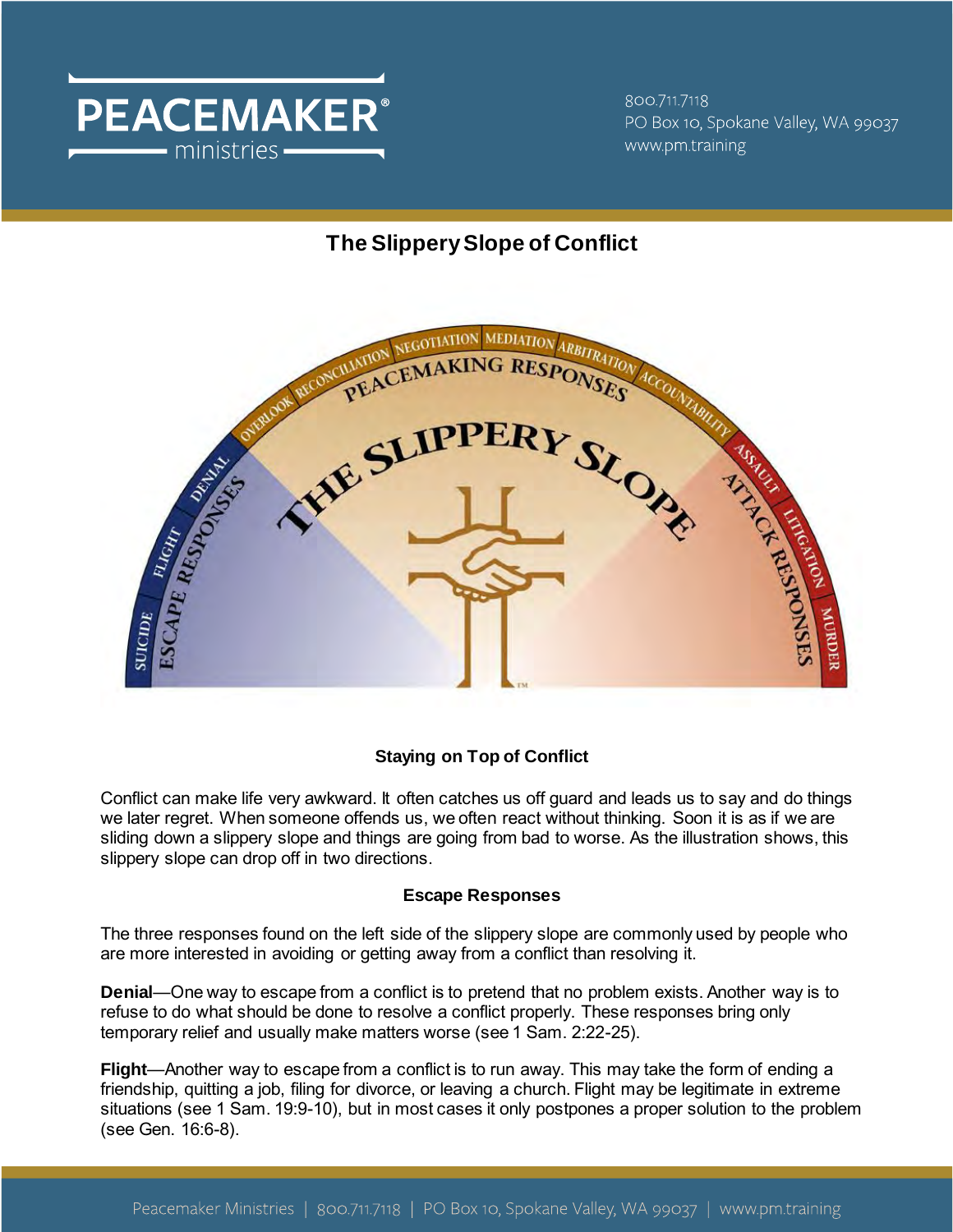**Suicide**—When people lose all hope of resolving a conflict, they may seek to escape the situation (or make a desperate cry for help) by attempting to take their own lives. Suicide is never a right way to deal with conflict (see Matt. 27:1-5).

### **Attack Responses**

The three responses found on the right side of the slippery slope are often used by people who are more interested in winning a conflict than in preserving a relationship.

**Assault**—Some people try to overcome an opponent by using various forms of force or intimidation, such as verbal attacks (including gossip and slander), physical violence, or efforts to damage a person financially or professionally (see Acts 6:8-15). Such conduct usually escalates conflict.

**Litigation**—Although some conflicts may legitimately be taken before a civil judge (see Acts 24:1- 26:32; Rom. 13:15), lawsuits usually damage relationships, diminish our Christian witness, and often fail to achieve complete justice. This is why Christians are commanded to make every effort to settle their differences within the church rather than the civil courts (see Matt. 5:25-26; 1 Cor. 6:1-8).

**Murder**—In extreme cases, people may be so desperate to win a dispute that they will try to kill those who oppose them (see Acts 7:54-58). While most people would not actually kill someone, we should never forget that we stand guilty of murder in God's eyes when we harbor anger or contempt in our hearts toward others (see 1 John 3:15; Matt. 5:21-22).

### **Peacemaking Responses**

The Gospel Is the Key to Peace. A true peacemaker is guided, motivated, and empowered by the gospel, the good news that God has forgiven all our sins and made peace with us through the death and resurrection of his Son (Col. 1:19-20). Through Christ he has also enabled us to break the habit of escaping from conflict or attacking others, and he has empowered us to become peacemakers who can promote genuine justice and reconciliation (Col. 3:12-14).

The six responses found on the top portion of the slippery slope are directed at finding a just and mutually agreeable solution to a conflict. These responses may be divided into two categories: personal peacemaking responses and assisted responses:

Personal peacemaking responses are carried out in private between the parties themselves. Although it is appropriate for one or both parties to seek advice on how to implement these responses, they should normally try to resolve their differences one-on-one before asking others to intervene in the dispute.

**Overlook an offense**—Many disputes are so insignificant that they should be resolved by quietly and deliberately overlooking an offense. "A man's wisdom gives him patience; it is to his glory to overlook an offense" (Prov. 19:11). Overlooking an offense is a form of forgiveness, and involves a deliberate decision not to talk about it, dwell on it, or let it grow into pent-up bitterness or anger.

**Reconciliation—If** an offense is too serious to overlook or has damaged our relationship, we need to resolve personal or relational issues through confession, loving correction, and forgiveness. "[If] your brother has something against you ... go and be reconciled" (Matt. 5:23-24). "Brothers, if someone is caught in a sin, you who are spiritual should restore him gently" (Gal. 6:1; see Matt. 18:15). "Forgive as the Lord forgave you" (Col. 3:13).

**Negotiation**—Even if we successfully resolve relational issues, we may still need to work through material issues related to money, property, or other rights. This should be done through a cooperative bargaining process in which you and the other person seek to reach a settlement that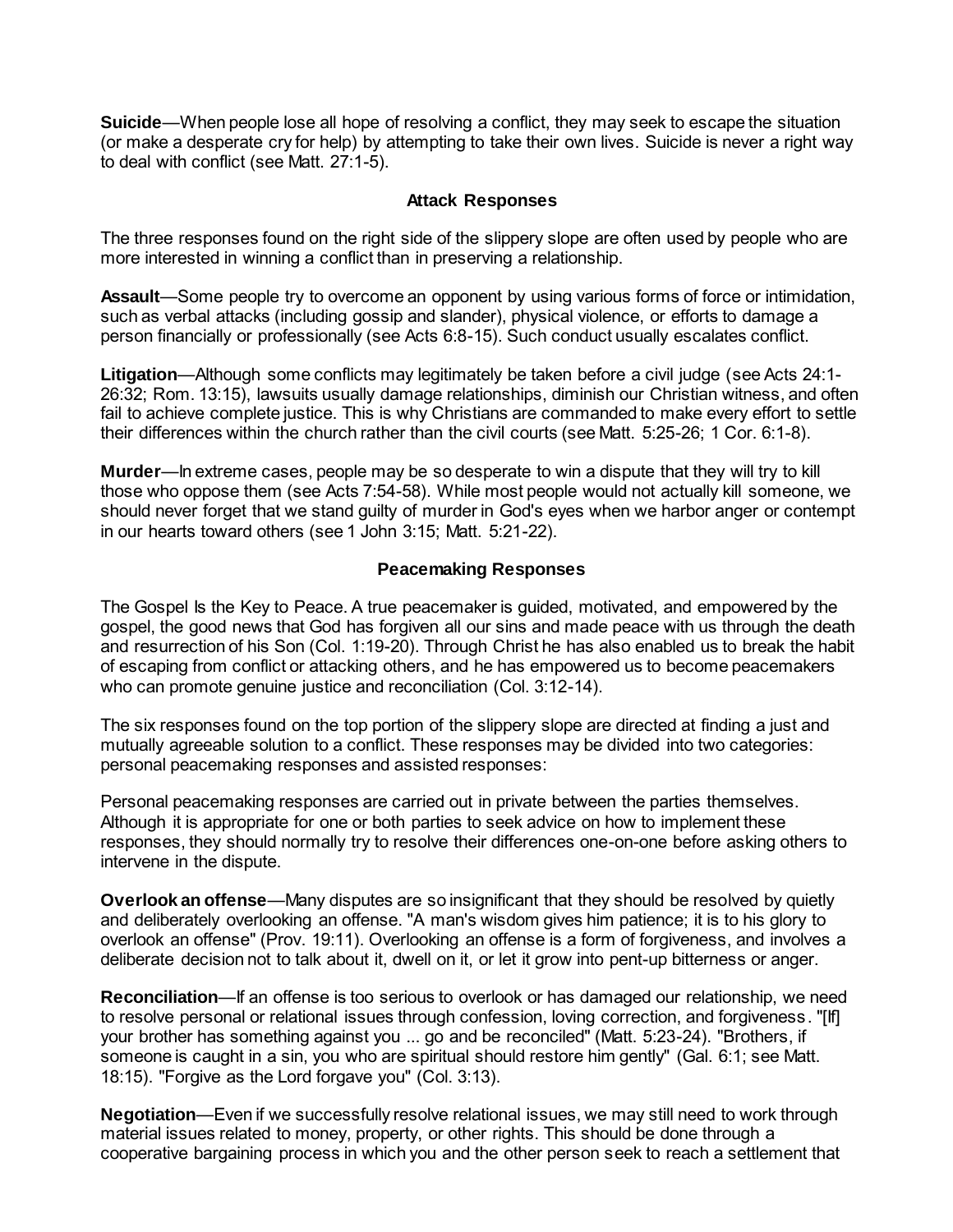satisfies the legitimate needs of each side. "Each of you should look not only to your own interests, but also to the interests of others" (Phil. 2:4). If the parties cannot resolve a dispute through personal peacemaking, they should pursue one of the assisted responses. This will require that they seek help from other people in their church or community.

**Mediation**—If two people cannot reach an agreement in private, they should ask one or more objective outside people to meet with them to help them communicate more effectively and explore possible solutions. "If he will not listen [to you], take one or two others along" (Matt. 18:16). These mediators may ask questions and give advice, but they have no authority to force you to accept a particular solution.

**Arbitration**—When you and an opponent cannot come to a voluntary agreement on a material issue, you may appoint one or more arbitrators to listen to your arguments and render a binding decision to settle the issue. "If you have disputes about such matters, appoint as judges even men of little account in the church" (1 Cor. 6:4).

**Accountability**—If a person who professes to be a Christian refuses to be reconciled and do what is right, Jesus commands his or her church leaders to formally intervene to hold him or her accountable to Scripture and to promote repentance, justice, and forgiveness: "If he refuses to listen [to others], tell it to the church" (Matt. 18:17).

As you can see, the escape responses only postpone a proper solution to a problem, and attack responses usually damage relationships and make conflicts worse. Therefore, you should generally try first to deal with conflict personally and privately by using one of the first three conciliation responses (overlooking, discussion, or negotiation). To learn how to carry out these steps in a biblically faithful manner, see The Four G's.

If repeated efforts at personal peacemaking do not resolve a matter, then you may need to pursue one of the other conciliation responses (mediation, arbitration, or accountability), which will require the assistance of other people in your church or community.

Used by permission of Peacemaker® Ministries. Article can be reproduced as is, it cannot be altered nor sold.